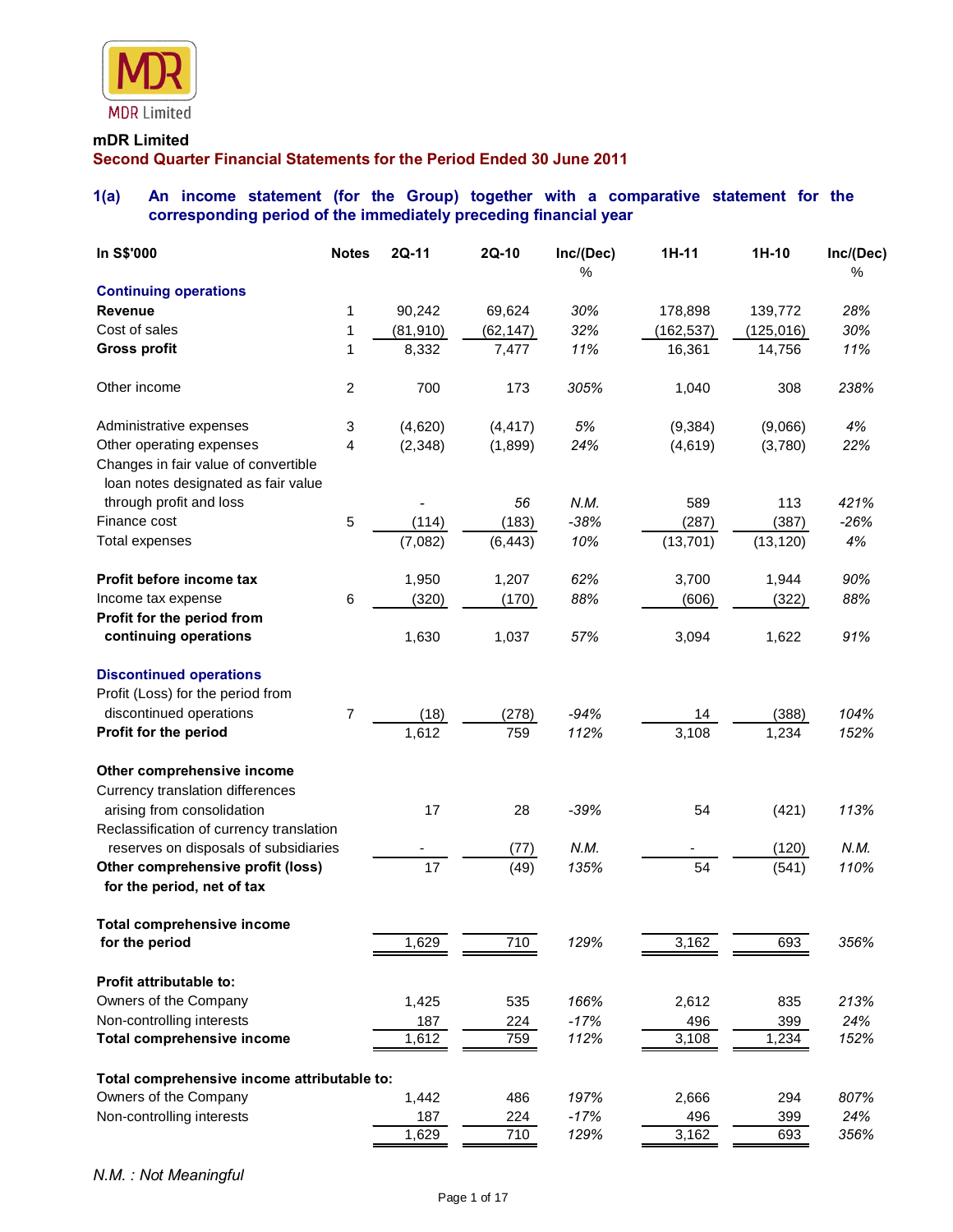### **1(a)(i) Breakdown and explanatory notes to the income statement**

#### **Note 1** Revenue, cost of sales and gross profit

The Group operates in two business segments . After Market Services (%AMS+) and Distribution Management Solutions (%DMSq). The breakdown of revenue and cost of goods sold and spare parts are as follows:

| In S\$'000                         | 2Q-11     | 2Q-10     | 1H-11      | 1H-10      |
|------------------------------------|-----------|-----------|------------|------------|
| <b>Revenue</b>                     |           |           |            |            |
| <b>AMS</b>                         | 4,779     | 4,944     | 8,715      | 9,717      |
| <b>DMS</b>                         | 85,463    | 64,680    | 170,183    | 130,055    |
|                                    | 90,242    | 69,624    | 178,898    | 139,772    |
| Cost of goods sold and spare parts |           |           |            |            |
| <b>AMS</b>                         | (3,253)   | (3, 175)  | (6,041)    | (6,084)    |
| <b>DMS</b>                         | (78,657)  | (58, 972) | (156, 496) | (118, 932) |
|                                    | (81, 910) | (62, 147) | (162, 537) | (125, 016) |
| <b>Gross profit</b>                |           |           |            |            |
| AMS                                | 1,526     | 1,769     | 2,674      | 3,633      |
| <b>DMS</b>                         | 6,806     | 5,708     | 13,687     | 11,123     |
|                                    | 8,332     | 7,477     | 16,361     | 14,756     |
| GP%                                |           |           |            |            |
| AMS                                | 32%       | 36%       | 31%        | 37%        |
| <b>DMS</b>                         | 8%        | 9%        | 8%         | 9%         |
|                                    | 9%        | 11%       | 9%         | 11%        |

Total gross profits for 2Q-11 and 1H-11 improved over the previous year pcomparative periods due to higher sales volume from DMS.

#### **Note 2** Other income consist of the following:

| In S\$'000                      | $2Q-11$                  | $2Q-10$ | 1H-11 | $1H-10$        |
|---------------------------------|--------------------------|---------|-------|----------------|
| Interest income                 | $\overline{\phantom{a}}$ | 2       | 2     | 4              |
| Rental income                   | 491                      | 122     | 763   | 255            |
| Bad debts recovered - non-trade |                          | -       |       | $\blacksquare$ |
| Liabilities written back        | 197                      | 8       | 262   | 8              |
| <b>Others</b>                   | 5                        | 41      | 6     | 41             |
|                                 | 700                      | 173     | 1.040 | 308            |

#### **Note 3** Administrative expenses

The administrative expenses comprise mainly staff cost.

| In S\$'000        | $2Q-11$ | $2Q-10$ | $1H-11$ | $1H-10$ |
|-------------------|---------|---------|---------|---------|
| <b>Staff Cost</b> |         |         |         |         |
| AMS               | 1,211   | 1,545   | 2,539   | 3,201   |
| <b>DMS</b>        | 2,377   | 1,960   | 4,667   | 3,858   |
|                   | 3,588   | 3,505   | 7,206   | 7,059   |

Included in staff cost is share option expense of \$29,000 and \$41,000 in 2Q-11 and 1H-11 respectively (2Q-10: \$4,000 and 1H-10: \$4,000).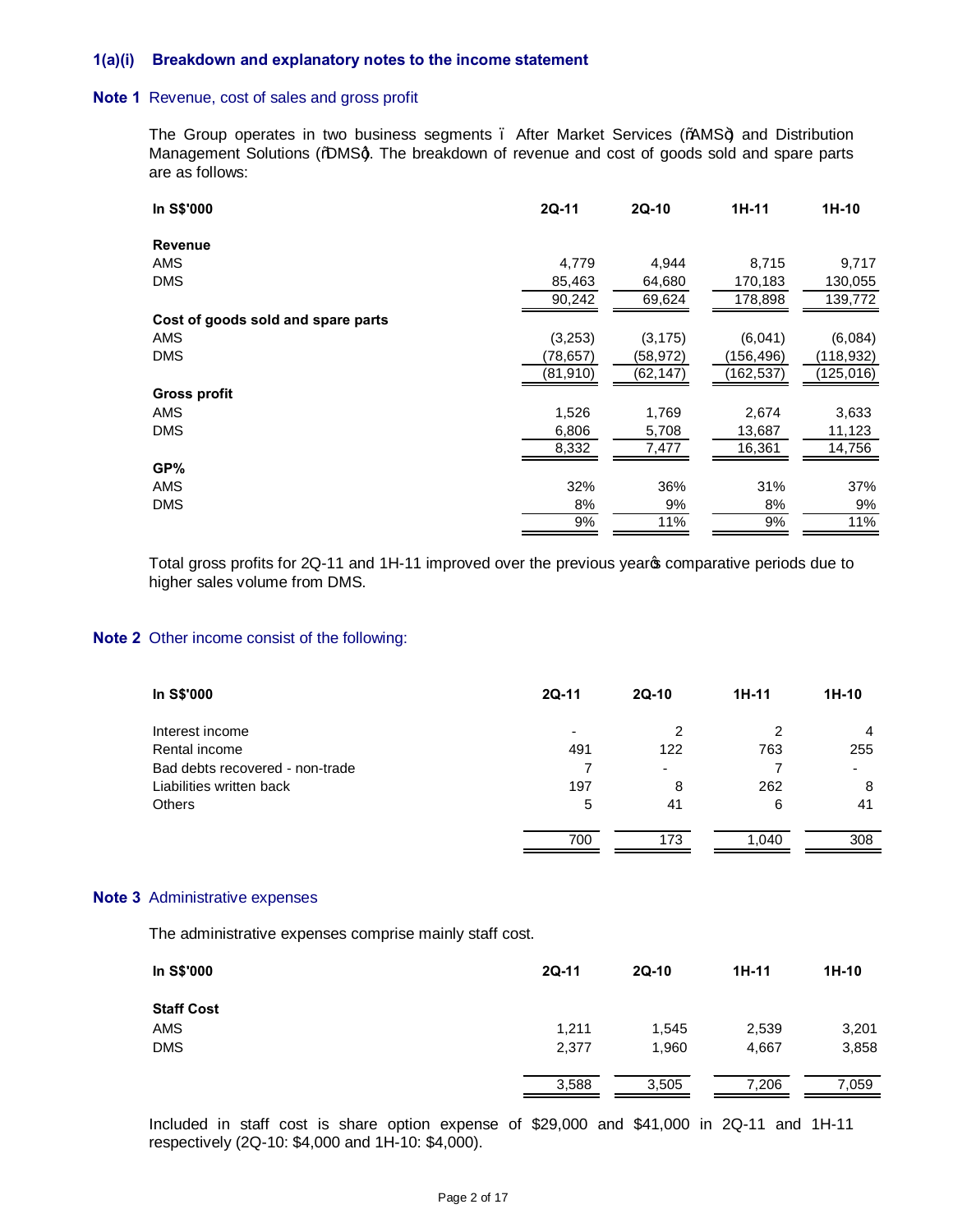### **Note 4** Other operating expenses consist of the following:

| In S\$'000                                          | $2Q-11$ | $2Q-10$ | 1H-11 | 1H-10 |
|-----------------------------------------------------|---------|---------|-------|-------|
| Rental expenses                                     | 1,856   | 1,530   | 3,715 | 3,031 |
| Depreciation expenses                               | 232     | 191     | 464   | 388   |
| Allowance of impairment for plant and equipment     |         |         |       | 62    |
| Plant and equipment written off                     | 27      | 3       | 29    | 3     |
| Loss on disposal of plant and equipment             | 2       |         | 6     | 57    |
| Allowance (Reversal) for doubtful trade receivables | (1)     |         | (72)  |       |
| Allowance (Reversal) for doubtful other receivables | 32      | 4       | 32    | 4     |
| Bad debts written off - trade                       |         |         |       |       |
| Bad debts written off - non-trade                   | 8       | 10      | 8     | 10    |
| Allowance for inventories                           | 190     | 150     | 359   | 470   |
| Inventories written off (reversal)                  | (10)    |         | 28    | ٠     |
| Foreign exchange loss (gain)                        | 11      | 11      | 49    | (245) |
|                                                     | 2,348   | 1,899   | 4,619 | 3,780 |

### **Note 5** Finance cost

Finance cost comprises mainly interest expense arising from loans and overdrafts drawn down for operating and investing activities.

### **Note 6** Income tax expense

The tax expense provision is calculated for profitable subsidiaries before group relief is taken into consideration.

#### **Note 7** Income statement disclosures for discontinued operations

| In S\$'000                                           | $2Q-11$ | $2Q-10$ | $1H-11$ | $1H-10$ |
|------------------------------------------------------|---------|---------|---------|---------|
| <b>Revenue</b>                                       |         | 88      |         | 157     |
| Cost of sales                                        |         | (69)    |         | (95)    |
| <b>Gross profit</b>                                  |         | 19      |         | 62      |
| Other operating income                               |         | 44      |         | 105     |
| Administrative expenses                              |         | (109)   |         | (286)   |
| Other operating expenses                             | (2)     | (298)   | 30      | (380)   |
| Finance cost                                         |         | (8)     |         | (10)    |
| Profit (Loss) before income tax                      | (2)     | (352)   | 30      | (509)   |
| Income tax expense                                   |         |         |         | 2       |
| Profit (Loss) for the period                         | (2)     | (352)   | 30      | (507)   |
| Gain (loss) from disposal of discontinued operations | (16)    | 74      | (16)    | 119     |
| Profit (Loss) from discontinued operations           | (18)    | (278)   | 14      | (388)   |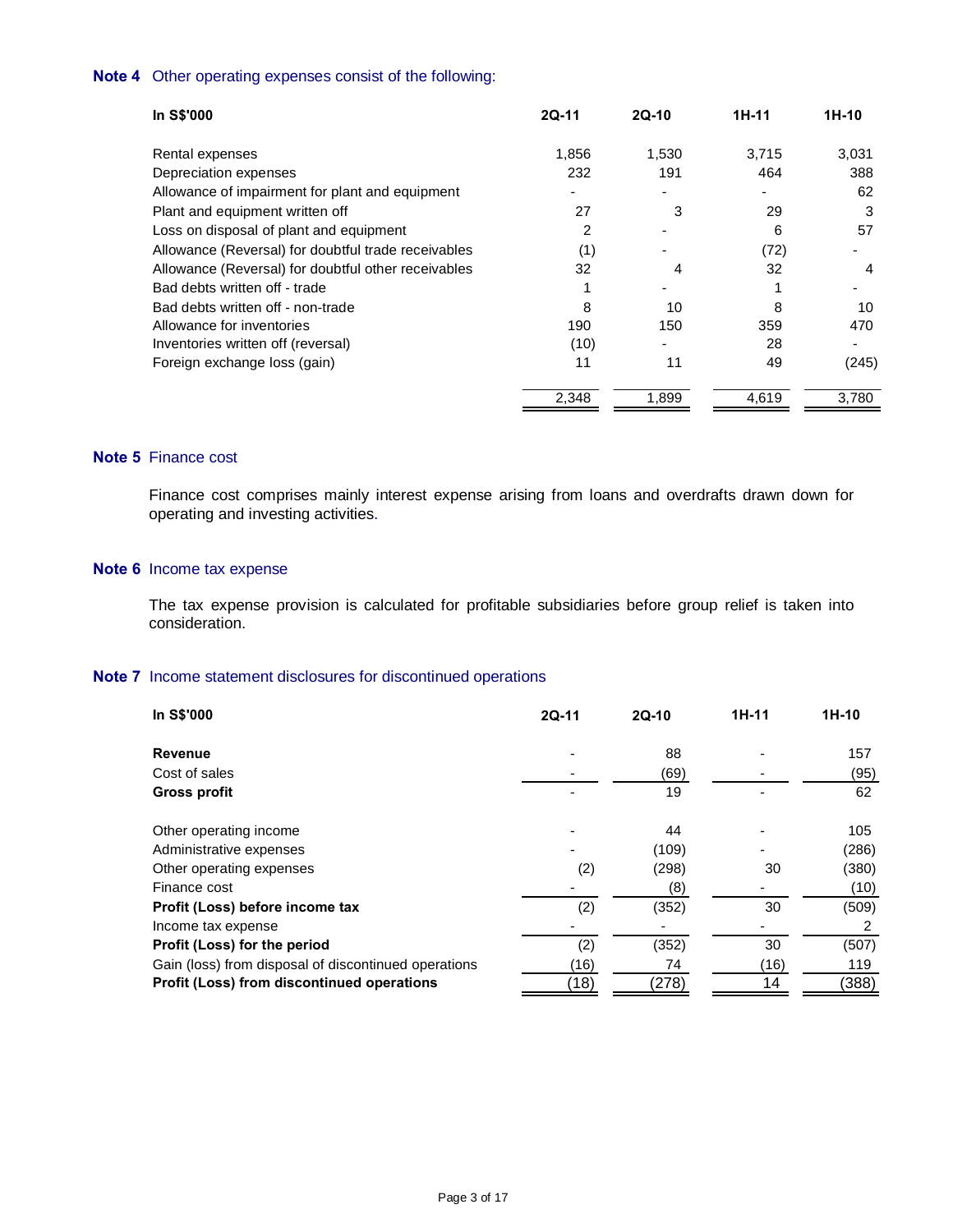### 2011

The Group deregistered Accord Customer Care Solutions International Limited, After Market Solutions (CE) Pte. Ltd., Playwork Solutions Pte. Ltd. and Tri-Max Pte. Ltd. in 1Q-11.

2010

The Group deregistered ACCS PRC Limited, a wholly-owned dormant subsidiary held through Accord Customer Care Solution (Asia) Limited in 1Q-10.

The Group commenced liquidation of its wholly-owned subsidiary mDR (New Zealand) Ltd in May 2010.

The Group disposed its wholly-owned subsidiaries Accord Customer Care Solution (Asia) Limited, Accord Customer Care Solutions (Suzhou) Co Ltd and Accord CCS (Thailand) Co. Ltd, and majorityowned subsidiary Pacific Cellular (Thailand) Limited to unrelated parties at S\$1 each in September 2010.

The Group disposed its wholly owned subsidiaries mDR Services (India) Private Limited and Accord Customer Care Solutions (India) Private Limited to unrelated parties at Indian Rp1 each in November 2010.

The Group deregistered its wholly-owned subsidiary PT Accord Express Customer Care Solutions and majority-owned subsidiary PT Accord Customer Care Solutions in December 2010.

The comparative statement of comprehensive income has been re-presented to show the discontinued operations separately from continuing operations.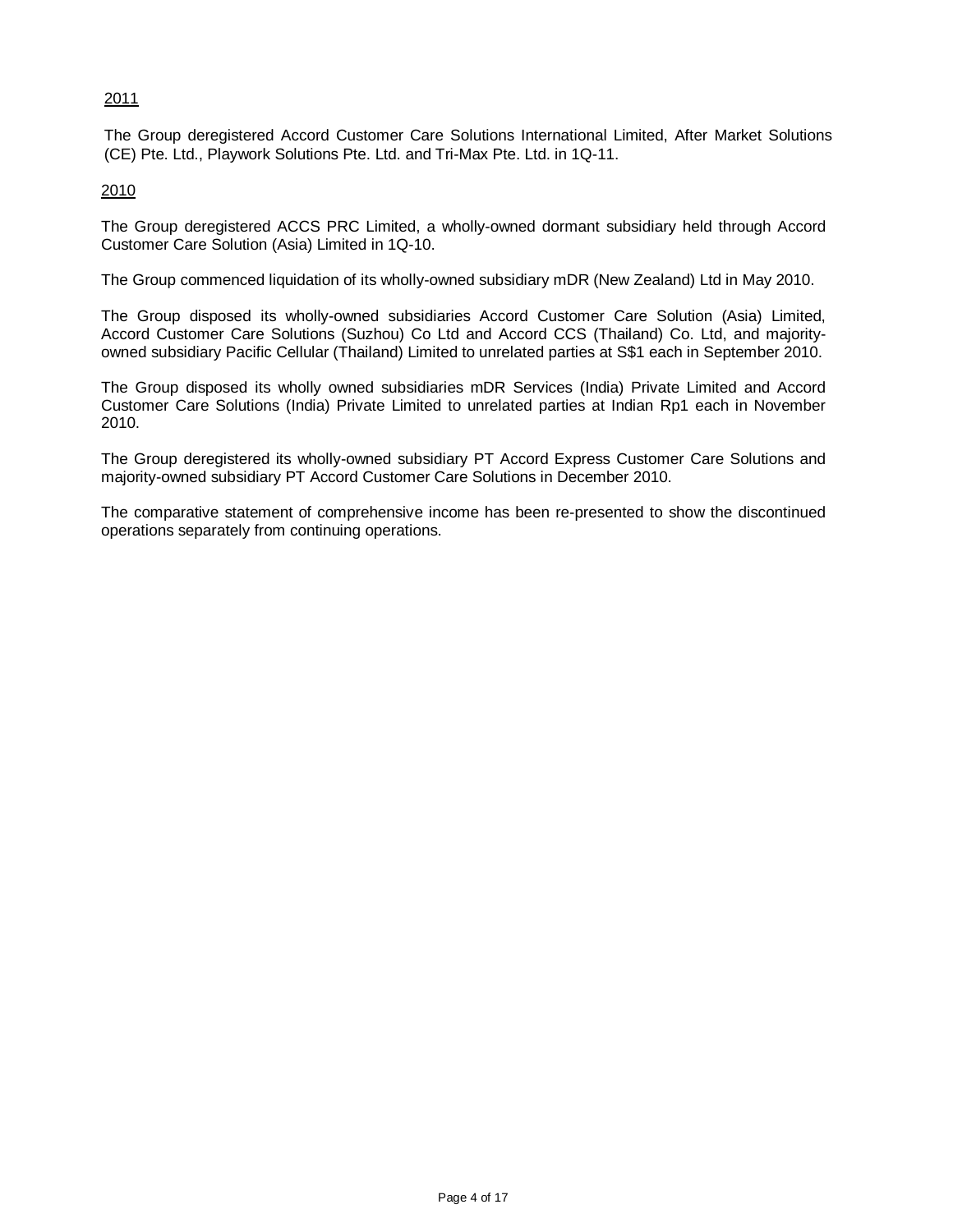### **1(b)(i) Statement of financial position (for the issuer and Group), together with a comparative statement as at the end of the immediately preceding financial year**

|                                                 |                         | Group     |           | Company   |           |
|-------------------------------------------------|-------------------------|-----------|-----------|-----------|-----------|
| In S\$'000                                      | <b>Notes</b>            | 30-Jun-11 | 31-Dec-10 | 30-Jun-11 | 31-Dec-10 |
| <b>ASSETS</b>                                   |                         |           |           |           |           |
| <b>Current assets</b>                           |                         |           |           |           |           |
| Cash and bank balances                          |                         | 11,355    | 12,025    | 1,794     | 2,975     |
| Cash pledged                                    |                         | 2,000     | 2,224     |           |           |
| Trade receivables                               | 1                       | 21,660    | 23,260    | 3,197     | 820       |
| Other receivables and prepayments               | $\overline{\mathbf{c}}$ | 3,675     | 3,768     | 4,412     | 12,243    |
| Inventories                                     | 3                       | 15,162    | 13,124    | 560       | 375       |
| <b>Total current assets</b>                     |                         | 53,852    | 54,401    | 9,963     | 16,413    |
| <b>Non-current assets</b>                       |                         |           |           |           |           |
| Investment in subsidiaries                      |                         |           |           | 14,086    | 9,936     |
| Plant and equipment                             |                         | 2,004     | 2,101     | 71        | 68        |
| Other goodwill                                  |                         | 2,350     | 2,350     |           |           |
| <b>Total non-current assets</b>                 |                         | 4,354     | 4,451     | 14,157    | 10,004    |
| <b>Total assets</b>                             |                         | 58,206    | 58,852    | 24,120    | 26,417    |
| <b>Current liabilities</b>                      |                         |           |           |           |           |
| <b>Bank overdrafts</b>                          |                         | 7,369     | 8,678     | 1,348     | 2,037     |
| Convertible notes / bonds                       | 4                       |           | 5,350     |           | 5,350     |
| Fair value adjustment on convertibles           | 4                       |           | 589       |           | 589       |
| Trade payables                                  | 5                       | 14,358    | 12,976    | 2,285     | 537       |
| Other payables                                  | 6                       | 12,016    | 10,948    | 2,566     | 5,092     |
| Placement monies received                       |                         | 338       |           | 338       |           |
| Income tax payable                              |                         | 1,686     | 1,652     |           |           |
| <b>Total current liabilities</b>                |                         | 35,767    | 40,193    | 6,537     | 13,605    |
| <b>Non-current liabilities</b>                  |                         |           |           |           |           |
| Deferred tax liabilities                        |                         | 271       | 274       |           |           |
| <b>Total non-current liabilities</b>            |                         | 271       | 274       |           |           |
| <b>Equity</b>                                   |                         |           |           |           |           |
| Share capital                                   |                         | 114,195   | 109,456   | 114,195   | 109,456   |
| Capital reserve                                 |                         | (889)     | 22        | 22        | 22        |
| Share options reserve                           |                         | 1,536     | 1,528     | 1,536     | 1,528     |
| Foreign currency translation reserve            |                         | 191       | 137       |           |           |
| <b>Accumulated losses</b>                       |                         | (93, 798) | (96, 434) | (98, 170) | (98, 194) |
| Equity attributable to owners of the<br>Company |                         | 21,235    | 14,709    | 17,583    | 12,812    |
| Non-controlling interests                       |                         | 933       | 3,676     |           |           |
| <b>Total equity and liabilities</b>             |                         | 58,206    | 58,852    | 24,120    | 26,417    |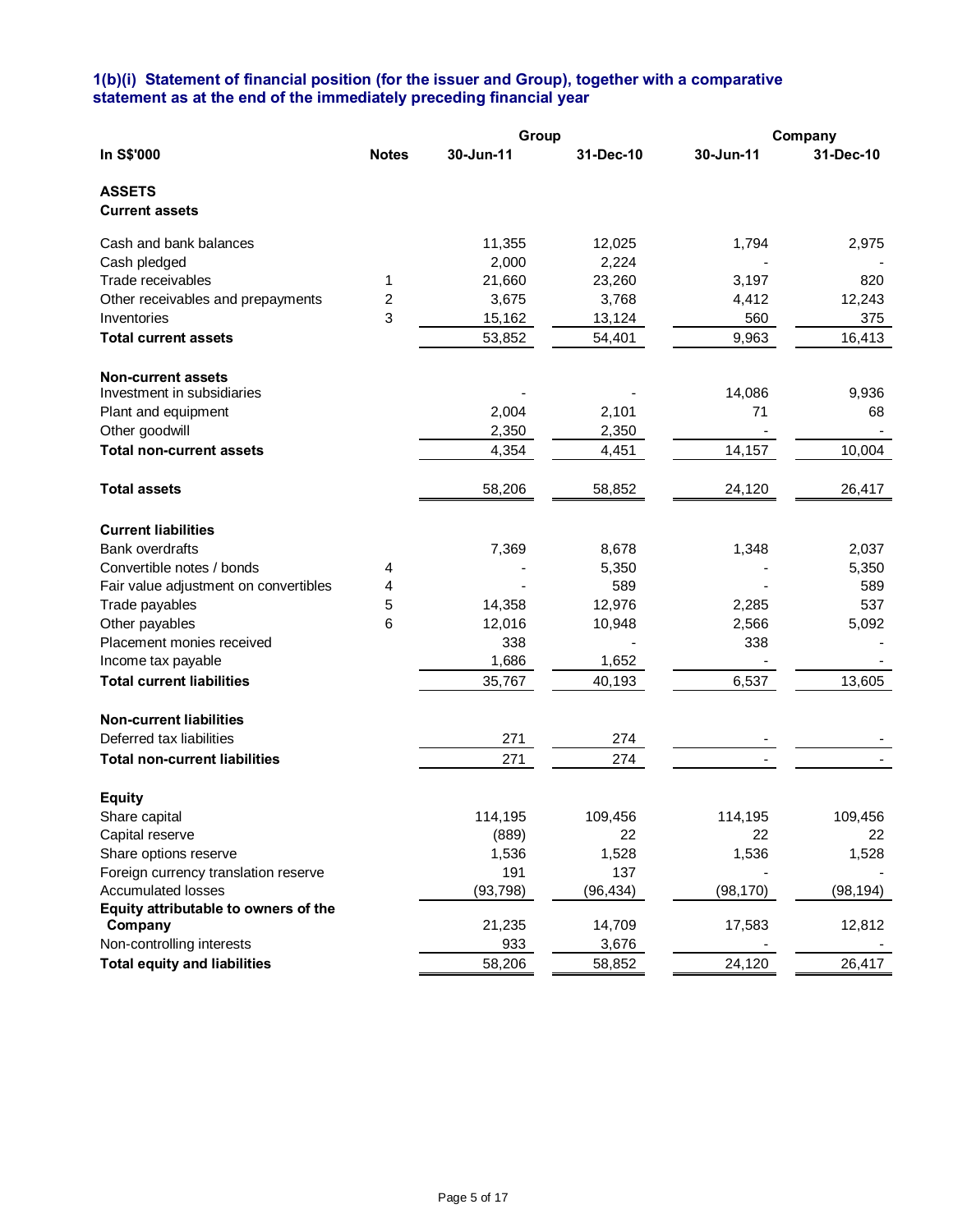### **Notes**

#### **1 Trade receivables**

The Group of trade receivables turnover as at 30 June 2011 is 23 days (31 December 2010: 29 days).

#### **2 Other receivables and prepayments**

The Group  $\phi$  other receivables and prepayments mainly consist of the following:

| S\$'000           | 30-Jun-11 | 31-Dec-10 |
|-------------------|-----------|-----------|
| Rental deposits   | 1.713     | 1.595     |
| Other receivables | 1.686     | 1.987     |
| Prepayments       | 91        | 123.      |

Other receivables of \$1.7 million as at 30 June 2011 mainly comprised credit notes of \$0.5 million to be received from principals in relation to sell through, advertising and promotion support, and advanced payment of \$0.6 million for goods purchased.

#### **3 Inventories**

The Group tinventory turnover is 16 days for the period ended 30 June 2011 (31 December 2010: 15 days).

Group inventories as at 30 June 2011 is \$15.2 million (31 December 2010: \$13.1 million).

#### **4 Convertible notes**

On 30 January 2008, the Company received approval from shareholders for the issue of 1.5% equity linked redeemable non-recallable structured convertible notes that are due in 2011 amounting to \$32,000,000.

On 17 February 2011, the convertible notes expired. The Company has issued a total of \$12,000,000 (31 December 2010: \$12,000,000) of the convertible notes which had been fully converted into equity shares of the Company (31 December 2010: \$11,950,000).

#### **Convertible bonds**

On 25 February 2008, the Group entered into a three-year debt restructuring agreement with three lenders for a conversion debt of \$12,000,000. Under the agreement, the conversion debt of \$12,000,000 shall be repaid and discharged by way of conversion into 3.75% Class A convertible bonds due in 2010.

On 31 March 2011, the Company fully repaid the outstanding convertible bonds.

In conjunction with the above events, the carrying amounts of the fair value adjustment of these convertible notes / bonds were derecognised and credited to the statement of comprehensive income in 1Q-11.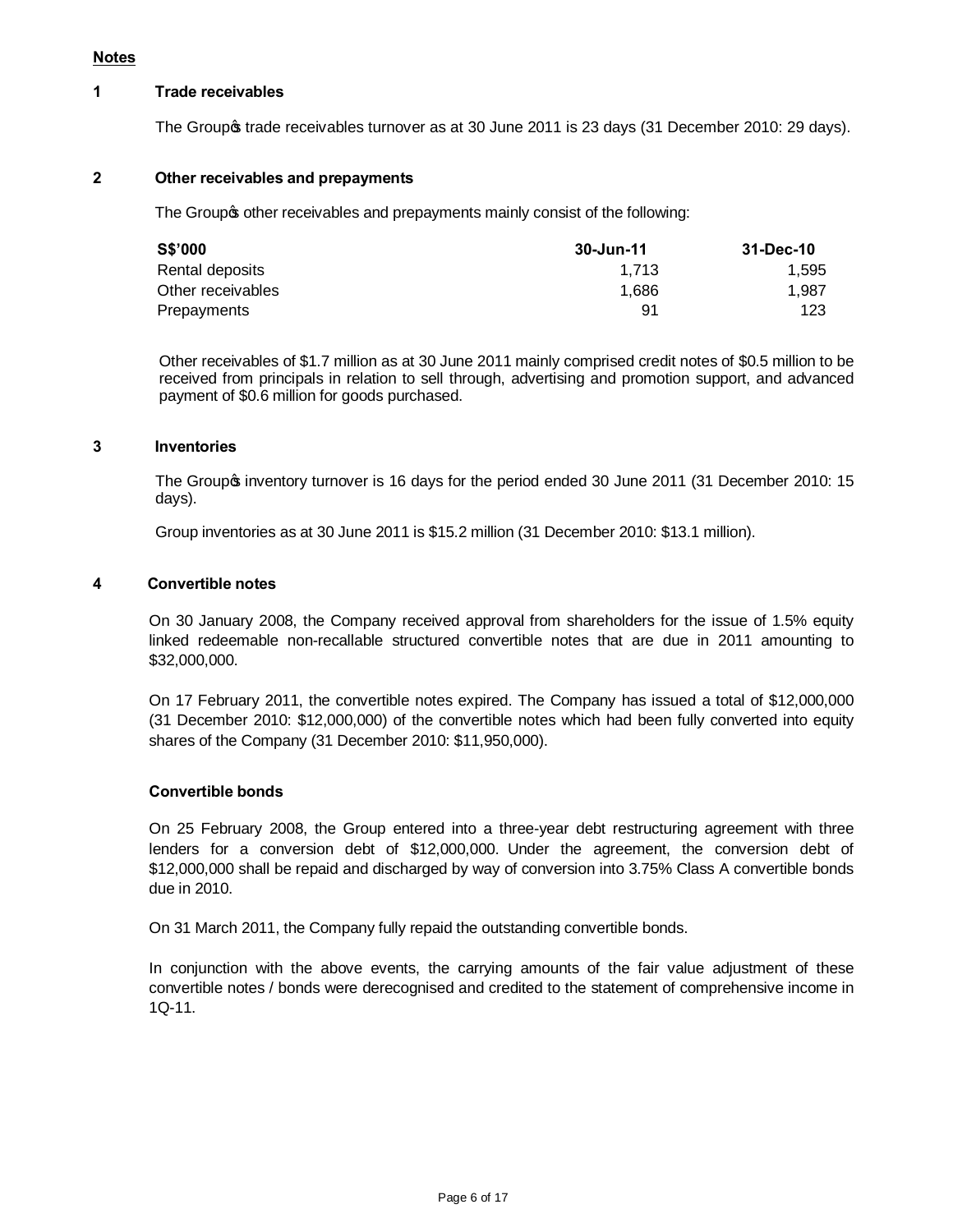#### **5 Trade payables**

The Group of trade payables turnover is 15 days as at 30 June 2011 (31 December 2010: 18 days). An increase in trade payables is mainly due to more purchases toward period end.

### **6 Other payables**

The Group other payables consist of the following:

| <b>S\$'000</b>                                                | 30-Jun-11 | 31-Dec-10 |
|---------------------------------------------------------------|-----------|-----------|
| Advertising, promotion and sell through funds from principals | 4.570     | 2.772     |
| Other payables to third parties                               | 761       | 1,313     |
| Accrued staff costs                                           | 1.495     | 1,472     |
| Rebates owing to franchisees                                  | 1,830     | 1.961     |
| Accrued purchases                                             | 225       | 520       |
| Other accrued operating expenses                              | 535       | 501       |

The Group other payables have increased since December 2010 due to higher handset marketing, advertising and promotional support received from manufacturers.

### **1(b)(ii) Aggregate amount of Group's borrowings and debt securities**

## **Amount repayable in one year or less, or on demand**

| As at 30-Jun-11              |                        | As at 31-Dec-10              |                      |
|------------------------------|------------------------|------------------------------|----------------------|
| Secured (\$ <sub>000</sub> ) | Unsecured<br>$(\$@00)$ | Secured (\$ <sub>000</sub> ) | Unsecured<br>(S4000) |
| $\overline{\phantom{0}}$     | 7.369                  | $\overline{\phantom{0}}$     | 14.028               |

Note :

The unsecured borrowings of \$7.4 million comprises of bank overdrafts.

### **Amount repayable after one year**

| As at 30-Jun-11              |                      | As at 31-Dec-10              |                        |
|------------------------------|----------------------|------------------------------|------------------------|
| Secured (\$ <sub>000</sub> ) | Unsecured<br>(\$@00) | Secured (\$ <sub>000</sub> ) | Unsecured<br>$(\$000)$ |
| -                            | -                    | $\overline{\phantom{0}}$     | -                      |

### **Details of collateral**

Not applicable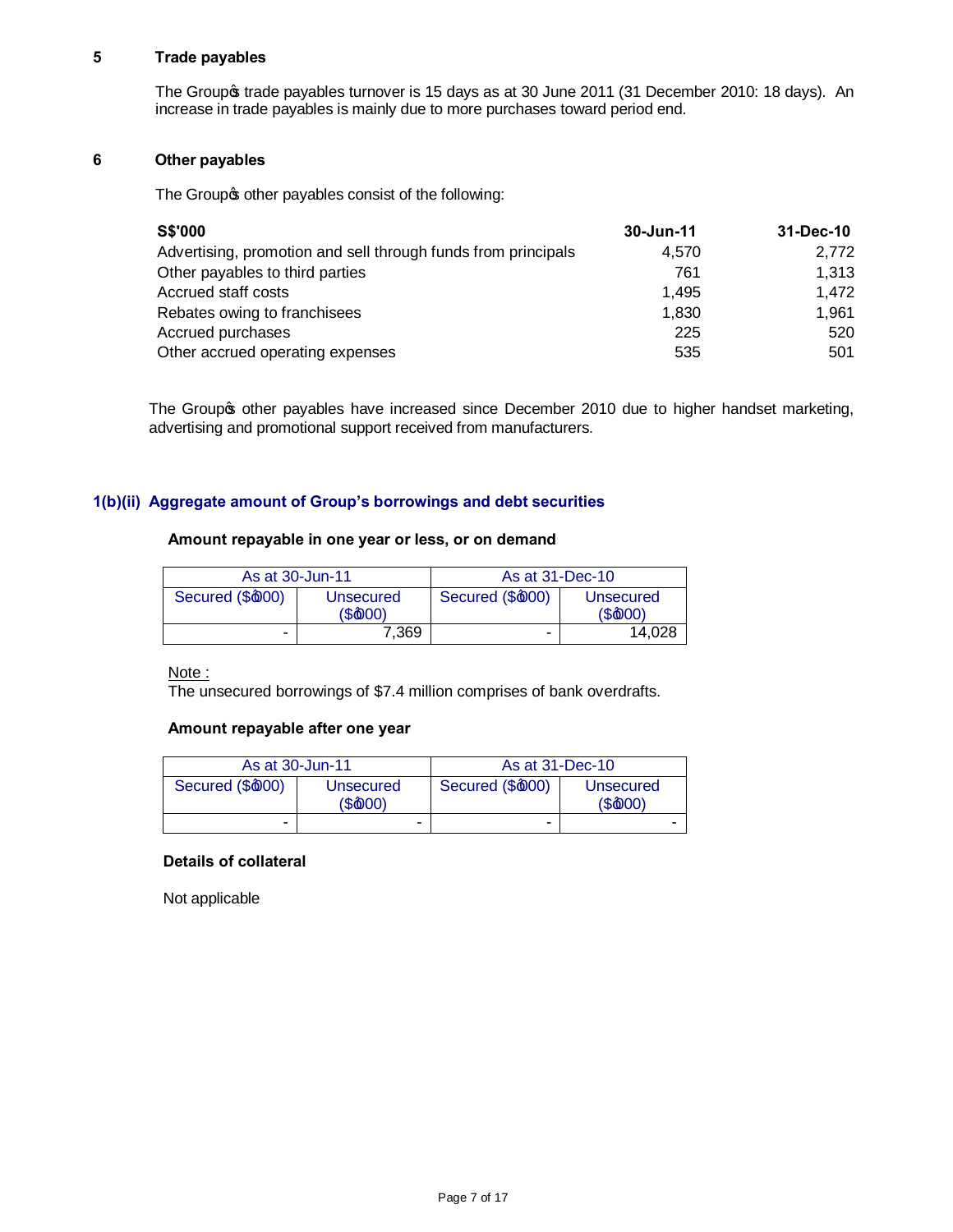### **1(c) A statement of cash flows (for the Group), together with a comparative statement for the corresponding period of the immediately preceding financial year**

| In S\$'000                                                                    | $2Q-11$      | 2Q-10      | 1H-11       | 1H-10          |
|-------------------------------------------------------------------------------|--------------|------------|-------------|----------------|
| <b>Operating activities</b>                                                   |              |            |             |                |
| Profit before income tax from continuing operations                           | 1,950        | 937        | 3,700       | 1,561          |
| Profit before income tax from discontinued operations                         | (18)         | (7)        | 14          | (7)            |
|                                                                               | 1,932        | 930        | 3,714       | 1,554          |
| Adjustments for:                                                              |              |            |             |                |
| Depreciation expense                                                          | 232          | 214        | 464         | 432            |
| Interest expense                                                              | 114          | 192        | 287         | 397            |
| Interest income                                                               |              | (3)        | (2)         | (6)            |
| Loss on disposal of plant and equipment                                       | 2            |            | 6           | 64             |
| Plant and equipment written off                                               | 27           | 78         | 29          | 78             |
| Allowance (Reversal) for impairment of plant and equipment                    |              |            | (34)        | 62             |
| Allowance for inventories                                                     | 190          | 314        | 359         | 634            |
| Inventories written off (reversal)                                            | (10)         |            | 28          |                |
| Bad debts written off - trade                                                 | 1            |            | 1           |                |
| Bad debts written off - non-trade                                             | 8            | 11         | 8           | 11             |
| Allowance (Reversal) for doubtful trade receivables                           | (1)          | 82         | (71)        | 82             |
| Allowance (Reversal) for doubtful other receivables                           | 32           | 15         | 32          | 15             |
| Employee share-based payments                                                 | 29           | 4          | 41          | $\overline{4}$ |
| Professional fees settled by shares                                           | 510          |            | 510         |                |
| Gain (loss) arising from de-consolidation of disposed                         |              |            |             |                |
| subsidiaries                                                                  | 16           | (74)       | 16          | (119)          |
| Changes in fair value of convertible loan notes                               |              |            |             |                |
| designated as fair value through profit or loss                               |              | (56)       | (589)       | (113)          |
| Liabilities written back                                                      | (197)        | (52)       | (262)       | (109)          |
| Net foreign exchange losses (gains)                                           | 20           | 26         | 55<br>4,592 | (483)          |
| Operating cash flows before movements in working capital<br>Trade receivables | 2,905        | 1,681      | 1,670       | 2,503<br>4,464 |
| Other receivables and prepayments                                             | 1,845<br>540 | 821<br>477 | 37          | 562            |
| Inventories                                                                   | (839)        | (1, 349)   | (2, 425)    | (2,636)        |
| Trade payables                                                                | (921)        | (3,628)    | 1,447       | (6, 846)       |
| Other payables                                                                | (75)         | 759        | 1,603       | 1,156          |
| Cash generated from (used in) operations                                      | 3,455        | (1, 239)   | 6,924       | (797)          |
| Interest received                                                             |              | 3          | 2           | 6              |
| Income tax paid                                                               | (522)        | (15)       | (575)       | (271)          |
| Net cash from (used in) operating activities                                  | 2,933        | (1, 251)   | 6,351       | (1,062)        |
|                                                                               |              |            |             |                |
| Investing activities                                                          |              |            |             |                |
| Disposal of subsidiaries (Note A)                                             |              | (9)        |             | (9)            |
| Proceeds from disposal of plant and equipment                                 |              |            | 1           | 56             |
| Purchase of plant and equipment                                               | (229)        | (60)       | (370)       | (100)          |
| Net cash used in investing activities                                         | (229)        | (69)       | (369)       | (53)           |
|                                                                               |              |            |             |                |
| <b>Financing activities</b>                                                   |              |            |             |                |
| Interest paid                                                                 | (114)        | (192)      | (287)       | (397)          |
| Proceeds from issuance of ordinary shares                                     | 20           |            | 20          |                |
| Proceeds from issuance of convertible notes, net                              |              | 1,500      |             | 2,000          |
| Repayment of convertible bonds                                                |              | (510)      | (5,300)     | (1,020)        |
| Cash pledged                                                                  | 224          | (425)      | 224         | (434)          |
| Net cash from (used in) financing activities                                  | 130          | 373        | (5, 343)    | 149            |
| Net increase (decrease) in cash and cash equivalents                          | 2,834        | (947)      | 639         | (966)          |
| Cash and cash equivalents at beginning of period                              | 1,152        | 311        | 3,347       | 330            |
| Cash and cash equivalents at end of period                                    | 3,986        | (636)      | 3,986       | (636)          |
|                                                                               |              |            |             |                |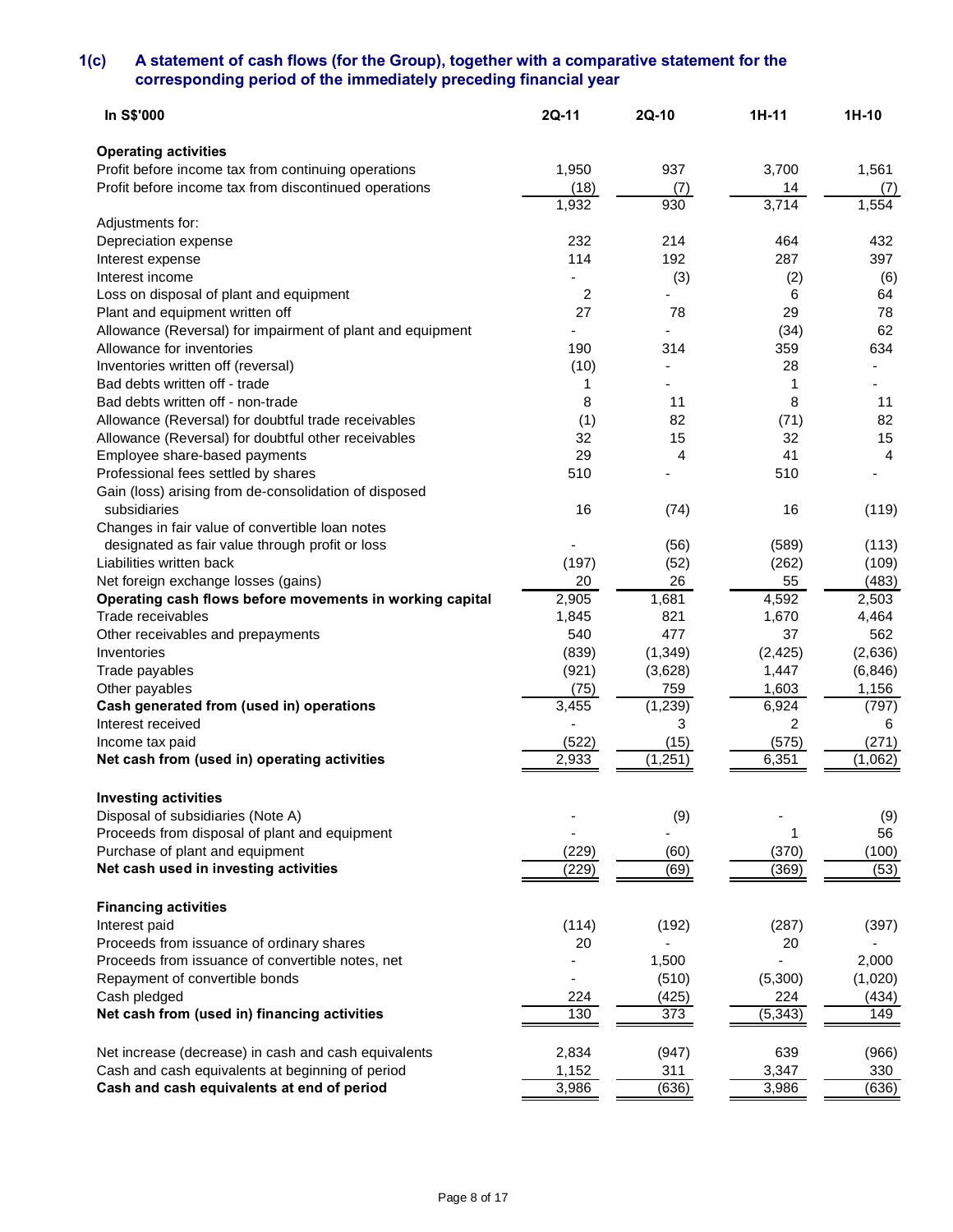### **Notes**

### **A. Disposal of subsidiaries**

The Group deregistered Accord Customer Care Solutions International Limited, After Market Solutions (CE) Pte. Ltd., Playwork Solutions Pte. Ltd. and Tri-Max Pte. Ltd.in 1Q-11.

The Group deregistered ACCS PRC Limited, a wholly-owned dormant subsidiary held through Accord Customer Care Solution (Asia) Limited in 1Q-10 and commenced liquidation of its wholly-owned subsidiary mDR (New Zealand) Ltd in May 2010.

The carrying value of assets disposed and liabilities discharged were as follows:

| In S\$'000                                        | $2Q-11$ | $2Q-10$ | 1H-11 | $1H-10$ |
|---------------------------------------------------|---------|---------|-------|---------|
| Assets                                            | 16      | g       | 16    |         |
| Liabilities                                       |         | (6)     |       | (8)     |
| Foreign currency translation reserve              |         | (77)    |       | (120)   |
| Net assets (liabilities)                          | 16      | (74)    | 16    | (119)   |
| Proceeds received<br>Cash balance in subsidiaries |         |         |       |         |
| disposed off                                      |         | (9)     |       | (9)     |
| Cash outflows on disposal                         |         | (9)     |       | (9)     |

### **B. Cash and cash equivalent at end of period comprise of:**

| In S\$'000                | $2Q-11$ | $2Q-10$ |
|---------------------------|---------|---------|
| Cash                      | 13,355  | 10,182  |
| Bank overdrafts           | (7,369) | (8,669) |
| Less: Cash pledged        | (2,000) | (2,149) |
| Cash and cash equivalents | 3,986   | (636)   |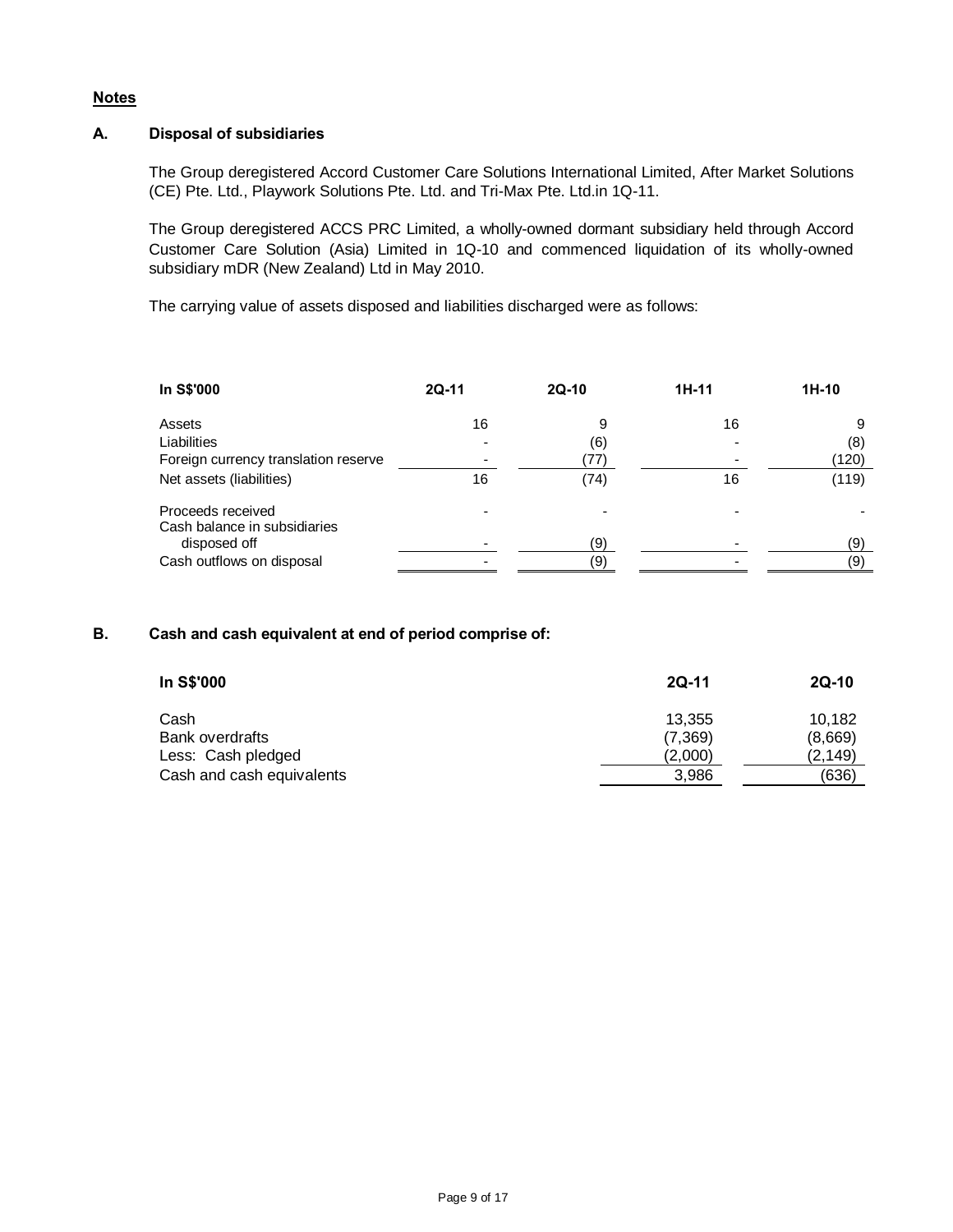**1(d)(i) A statement (for the issuer and Group) showing either (i) all changes in equity or (ii) changes in equity other than those arising from capitalisation issues and distributions to shareholders, together with a comparative statement for the corresponding period of the immediately preceding financial year**

|                                                                                                        |              |                 | <b>Share</b> | <b>Currency</b> |                    | <b>Attributable</b> |                 |              |
|--------------------------------------------------------------------------------------------------------|--------------|-----------------|--------------|-----------------|--------------------|---------------------|-----------------|--------------|
|                                                                                                        | <b>Share</b> | Capital         | options      | translation     | <b>Accumulated</b> | to equity           | Non-controlling |              |
| In S\$'000                                                                                             | capital      | reserve         | reserve      | reserve         | losses             | holders             | interests       | <b>Total</b> |
| Group                                                                                                  |              |                 |              |                 |                    |                     |                 |              |
| Balance as at 1 January 2011                                                                           | 109,456      | 22              | 1,528        | 137             | (96, 434)          | 14,709              | 3,676           | 18,385       |
| Total comprehensive income for the period                                                              |              |                 |              | 37              | 1,187              | 1,224               | 309             | 1,533        |
| Issue of shares upon conversion of convertible notes                                                   | 50           |                 |              |                 |                    | 50                  |                 | 50           |
| Recognition of share-based payments                                                                    |              |                 | 12           |                 |                    | 12                  |                 | 12           |
| Balance as at 31 March 2011                                                                            | 109,506      | 22              | 1,540        | 174             | (95, 247)          | 15,995              | 3,985           | 19,980       |
| Total comprehensive income for the period                                                              |              |                 |              | 17              | 1,425              | 1,442               | 187             | 3,071        |
| Issue of shares upon share options exercised                                                           | 29           |                 | (9)          |                 |                    | 20                  |                 | 11           |
| Issue of shares for settlement of advisory fees                                                        | 510          |                 |              |                 |                    | 510                 |                 | 510          |
| Effect of acquiring part of non-controlling                                                            |              |                 |              |                 |                    |                     |                 |              |
| interest in a subisidary                                                                               | 4,150        | (911)           |              |                 |                    | 3,239               | (3,239)         |              |
| Reversal of expenses related to equity-settled                                                         |              |                 |              |                 |                    |                     |                 |              |
| share-based payment                                                                                    |              |                 | (24)         |                 | 24                 |                     |                 |              |
| Recognition of share-based payments                                                                    |              |                 | 29           |                 |                    | 29                  |                 | 29           |
| Balance as at 30 June 2011                                                                             | 114,195      | (889)           | 1,536        | 191             | (93, 798)          | 21,235              | 933             | 23,601       |
| Balance as at 1 January 2010                                                                           | 104,466      | 22              | 1,836        | 2,974           | (101, 719)         | 7,579               | 2,536           | 10,115       |
| Total comprehensive income / (expense) for the period                                                  |              |                 |              | (492)           | 300                | (192)               | 175             | (17)         |
| Issue of shares upon conversion of convertible notes                                                   | 1,000        |                 |              |                 |                    | 1,000               |                 | 1,000        |
| Balance as at 31 March 2010                                                                            | 105,466      | $\overline{22}$ | 1,836        | 2,482           | (101, 419)         | 8,387               | 2,711           | 11,098       |
| Total comprehensive income / (expense) for the period                                                  |              |                 |              | (49)            | 535                | 486                 | 224             | 710          |
| Issue of shares upon conversion of convertible notes<br>Reversal of expenses related to equity-settled | 1,500        |                 |              |                 |                    | 1,500               |                 | 1,500        |
| share-based payment                                                                                    |              |                 | (89)         |                 | 89                 |                     |                 |              |
| Recognition of share-based payments                                                                    |              |                 |              |                 |                    |                     |                 |              |
| Balance as at 30 June 2010                                                                             | 106,966      | $\overline{22}$ | 1,751        | 2,433           | (100, 795)         | 10,377              | 2,935           | 13,312       |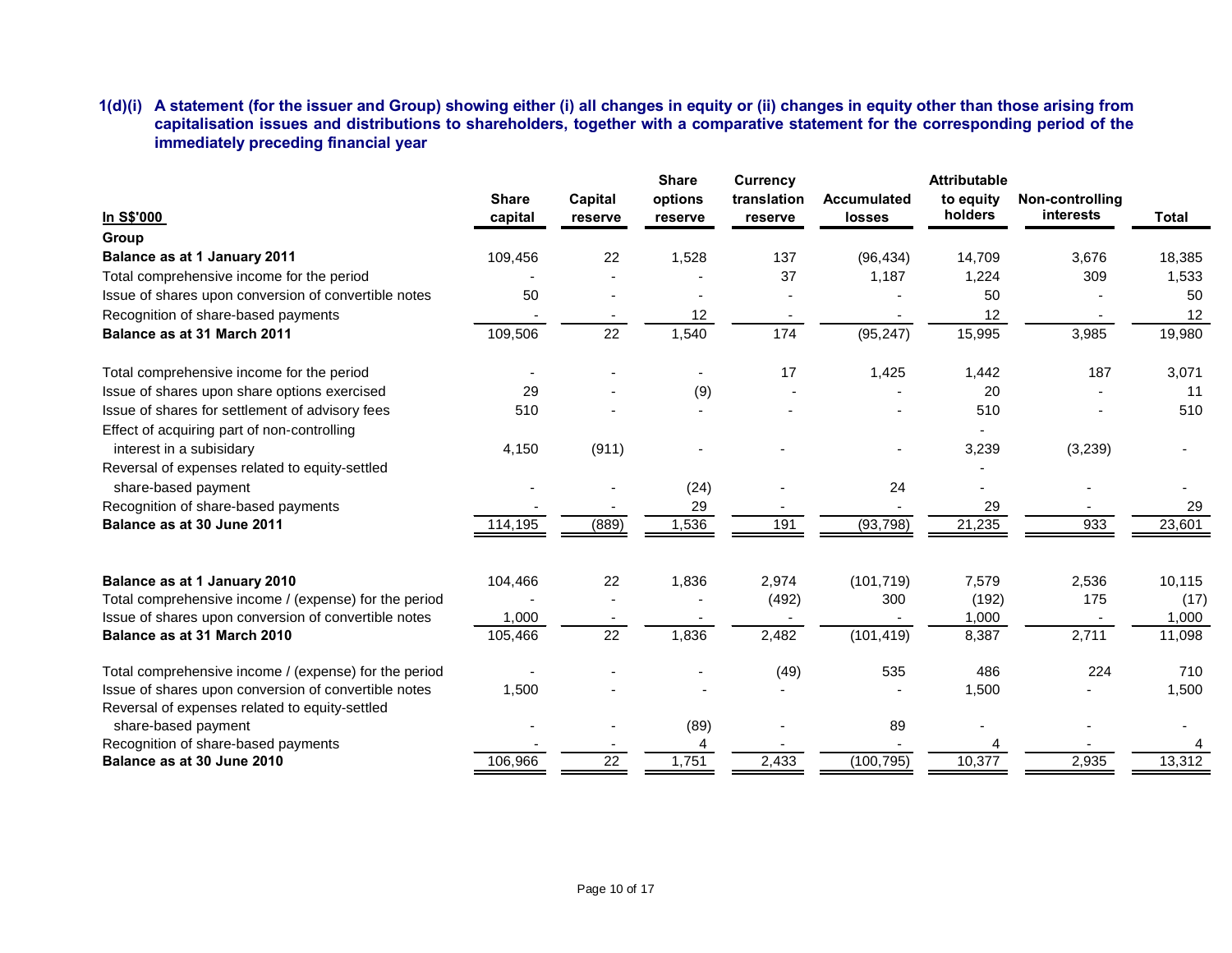|                                                      |              |         | <b>Share</b>             |                    |              |
|------------------------------------------------------|--------------|---------|--------------------------|--------------------|--------------|
|                                                      | <b>Share</b> | Capital | options                  | <b>Accumulated</b> |              |
| In S\$'000                                           | capital      | reserve | reserve                  | losses             | <b>Total</b> |
| Company                                              |              |         |                          |                    |              |
| Balance as at 1 January 2011                         | 109,456      | 22      | 1,528                    | (98, 194)          | 12,812       |
| Total comprehensive income for the period            |              |         |                          | 51                 | 51           |
| Issue of shares upon conversion of convertible notes | 50           |         |                          |                    | 50           |
| Recognition of share-based payments                  |              |         | 12                       |                    | 12           |
| Balance as at 31 March 2011                          | 109,506      | 22      | 1,540                    | (98, 143)          | 12,925       |
| Total comprehensive income for the period            |              |         | $\overline{\phantom{a}}$ | (51)               | (51)         |
| Issue of shares upon share options exercised         | 29           |         | (9)                      |                    | 20           |
| Issue of shares for settlement of advisory fees      | 510          |         |                          |                    | 510          |
| Effect of acquiring part of non-controlling interest |              |         |                          |                    |              |
| in a subisidary                                      | 4,150        |         |                          |                    | 4,150        |
| Reversal of expenses related to equity-settled       |              |         |                          |                    |              |
| share-based payment                                  |              |         | (24)                     | 24                 |              |
| Recognition of share-based payments                  |              |         | 29                       |                    | 29           |
| Balance as at 30 June 2011                           | 114,195      | 22      | 1,536                    | (98, 170)          | 17,583       |
|                                                      |              |         |                          |                    |              |
| Balance as at 1 January 2010                         | 104,466      | 22      | 1,836                    | (103, 378)         | 2,946        |
| Total comprehensive expense for the period           |              |         |                          | (135)              | (135)        |
| Issue of shares upon conversion of convertible notes | 1,000        |         |                          |                    | 1,000        |
| Balance as at 31 March 2010                          | 105,466      | 22      | 1,836                    | (103, 513)         | 3,811        |
| Total comprehensive income for the period            |              |         |                          | 1,422              | 1,422        |
| Issue of shares upon conversion of convertible notes | 1,500        |         |                          |                    | 1,500        |
| Reversal of expenses related to equity-settled       |              |         |                          |                    |              |
| share-based payment                                  |              |         | (89)                     | 89                 |              |
| Recognition of share-based payments                  |              |         | 4                        |                    |              |
| Balance as at 30 June 2010                           | 106,966      | 22      | 1,751                    | (102,002)          | 6,737        |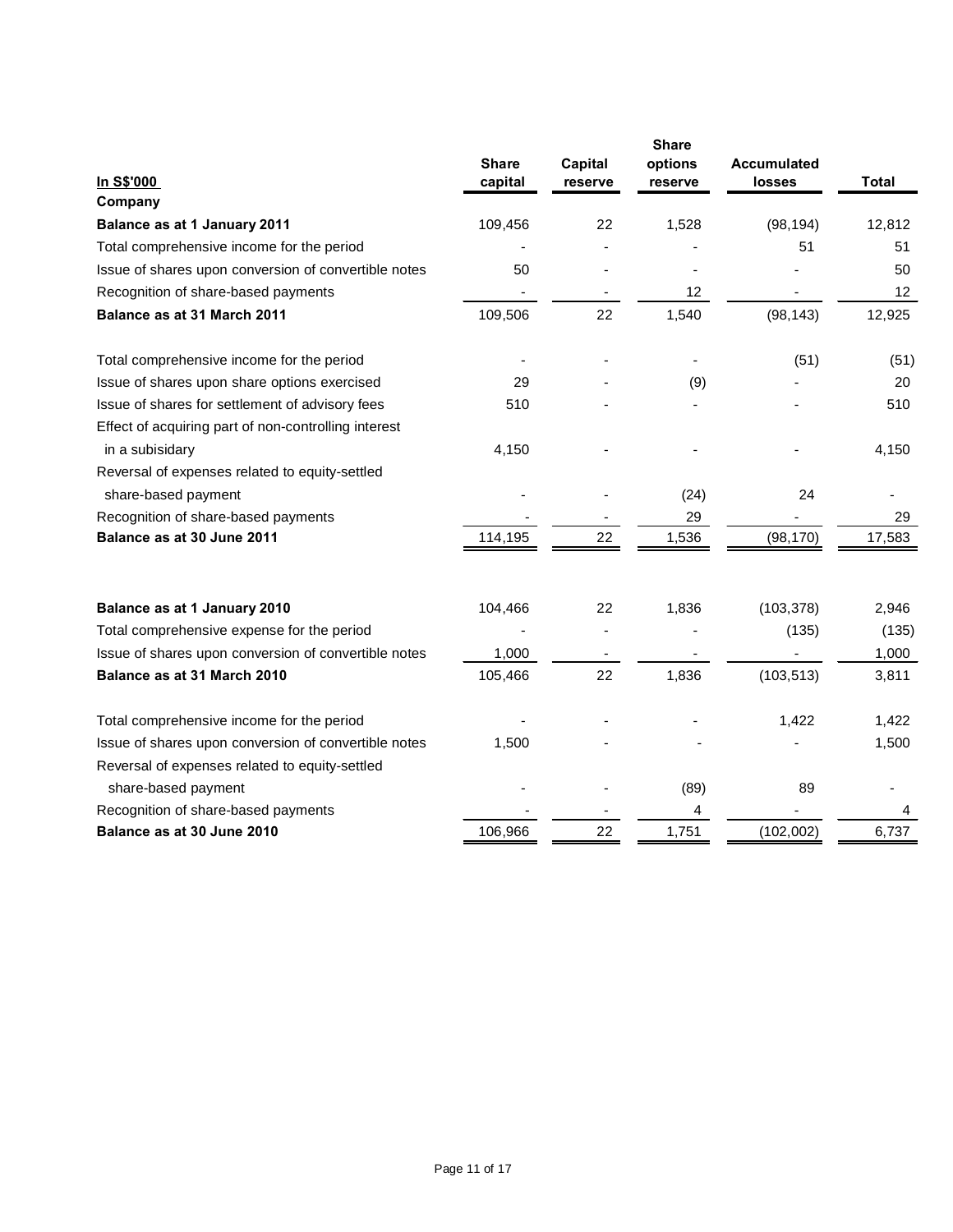**1(d)(ii) Details of any changes in the Company's share capital arising from rights issue, bonus issue, share buy-backs, exercise of share options or warrants, conversion of other issues of equity securities, issue of shares for cash or as consideration for acquisition or for any other purpose since the end of the previous period reported on. State also the number of shares that may be issued on conversion of all the outstanding convertibles as at the end of the current financial period reported on and as at the end of the corresponding period of the immediately preceding financial year**

#### **Issued Share Capital**

The Company issued an additional 892,551,111 new ordinary shares in June 2011 (333,333,333 ordinary shares in 2Q-10) as follows:

- a) 3,950,000 ordinary shares at \$0.005 per share through conversion of share options under the mDR Share Option Scheme 2033.
- b) 102,000,000 ordinary shares at \$0.005 per share for settlement of advisory fees.
- c) 461,111,111 ordinary shares at \$0.0054 per share for acquisition of additional 11.54% shareholding in Distribution Management Solutions Pte. Ltd..
- d) 325,490,000 ordinary shares at \$0.0051 per share for acquisition of additional 7.69% shareholding in Distribution Management Solutions Pte. Ltd..

As a result, the Company issued and paid-up capital increased to \$114,186,453 divided into 4,641,167,743 shares as at 30 June 2011.

#### **Share options**

The Company has a share option scheme known as mDR Limited Share Option Scheme 2003 which was approved by members of the Company at the Extraordinary General Meeting held on 13 January 2003.

At 30 June 2011, there were 77,366,274 (30 June 2010: 39,495,274) outstanding share options which would entitle the holders to subscribe for a total of 77,366,274 (30 June 2010: 39,495,274) ordinary shares of S\$1 per share.

The 77,366,274 share options outstanding at 30 June 2011 are approximately 1.67% of the share capital consisting of 4,641,167,743 issued shares at 30 June 2011.

#### **1(d)(iii) To show the total number of issued shares excluding treasury shares as at the end of the current financial period and as at the end of the immediately preceding year.**

|                    | Number of ordinary shares |                      |  |
|--------------------|---------------------------|----------------------|--|
|                    | 30-June-11                | 31-Dec-10            |  |
| Issued and paid up | <u>4.641.167.743</u>      | <u>3.737.505.521</u> |  |

#### **1(d)(iv) A statement showing all sales, transfers, disposal, cancellation and/or use of treasury shares as at the end of the current financial period reported on.**

Not applicable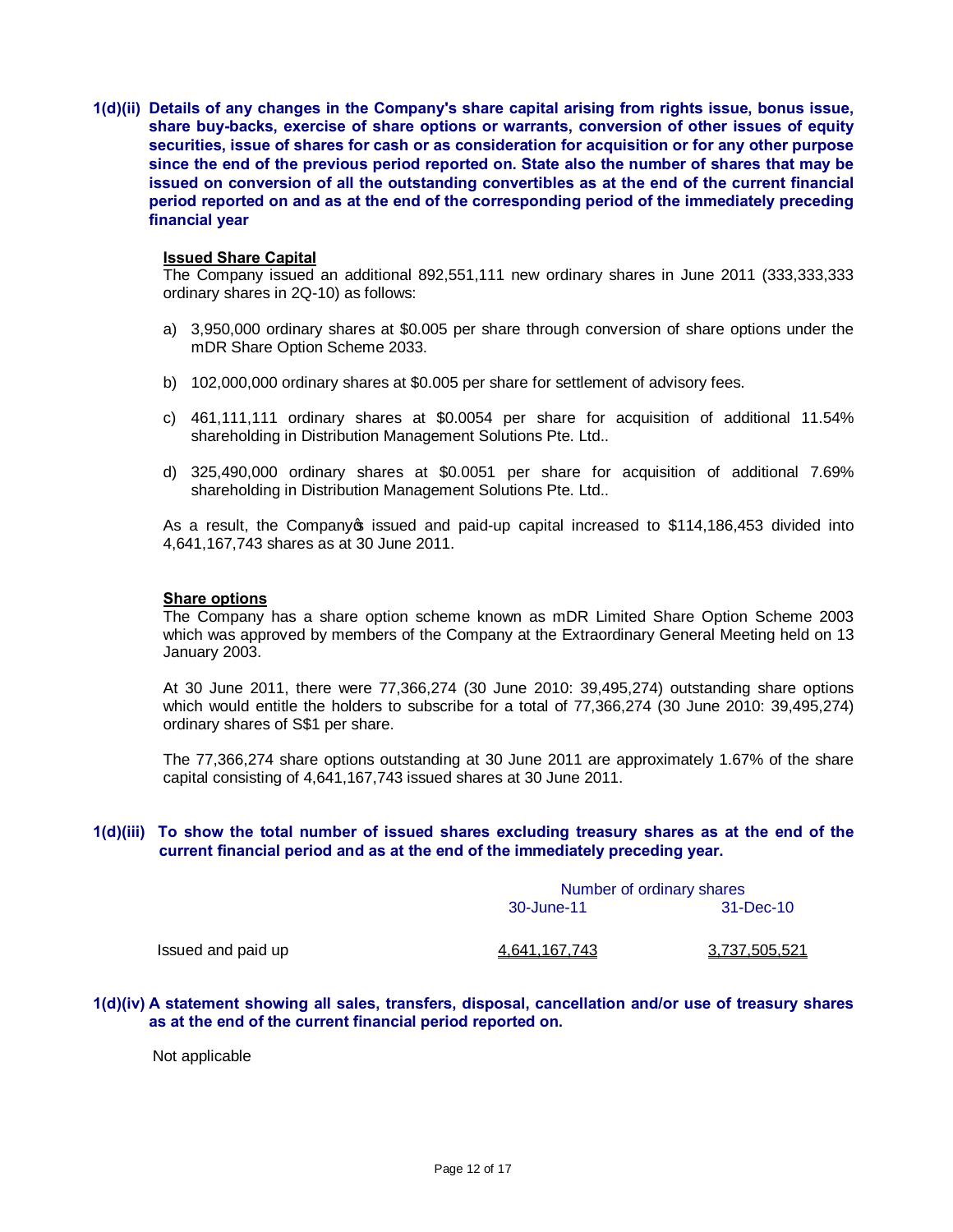#### **2. Whether the figures have been audited, or reviewed and in accordance with which standard**

The figures have not been audited or reviewed by the auditors of the Company.

#### **3. Where the figures have been audited or reviewed, the auditors' report (including any qualifications or emphasis of matter)**

Not applicable

#### **4. Whether the same accounting policies and methods of computation as in the issuer's most recently audited annual financial statements have been applied**

The Group has applied the same accounting policies and methods of computation in the financial statements for the current financial period as compared with those used in the audited financial statements for the financial year ended 31 December 2010.

### **5. If there are any changes in the accounting policies and methods of computation, including any required by an accounting standard, what has changed, as well as the reasons for, and the effect of, the change**

The Group has adopted all the new and revised Singapore Financial Reporting Standards (%RS+) for accounting periods beginning 1 January 2011, where applicable.

The adoption of new / revised FRS and INT FRS does not result in changes to the Group of and the Company op accounting policies and has no material effect on the amounts reported for the current or prior period.

#### **6. Earnings per ordinary share of the Group for the current period reported on and the corresponding period of the immediately preceding financial year, after deducting any provision for preference dividends**

| <b>Earnings per ordinary share</b><br>(based on consolidated net profit (loss)<br>attributable to equity holders of the Company) | $2Q-11$<br>cents | $2Q-10$<br>cents | 1H-11<br>cents | 1H-10<br>cents |
|----------------------------------------------------------------------------------------------------------------------------------|------------------|------------------|----------------|----------------|
| From continuing and discontinued operations:                                                                                     |                  |                  |                |                |
| - Basic                                                                                                                          | 0.03             | 0.02             | 0.06           | 0.03           |
| - Fully diluted                                                                                                                  | 0.03             | 0.02             | 0.06           | 0.03           |
|                                                                                                                                  |                  |                  |                |                |
| From continuing operations:                                                                                                      |                  |                  |                |                |
| - Basic                                                                                                                          | 0.03             | 0.03             | 0.06           | 0.04           |
| - Fully diluted                                                                                                                  | 0.03             | 0.03             | 0.06           | 0.04           |
|                                                                                                                                  |                  |                  |                |                |
| From discontinuing operations:                                                                                                   |                  |                  |                |                |
| - Basic                                                                                                                          |                  | (0.01)           |                | (0.01)         |
| - Fully diluted                                                                                                                  |                  | (0.01)           |                | (0.01)         |

Basic earnings per ordinary share and fully diluted earnings per ordinary share are computed based on the weighted average number of shares in issue during the period of 4,251,430,425 (2Q-10: 3,043,441,598).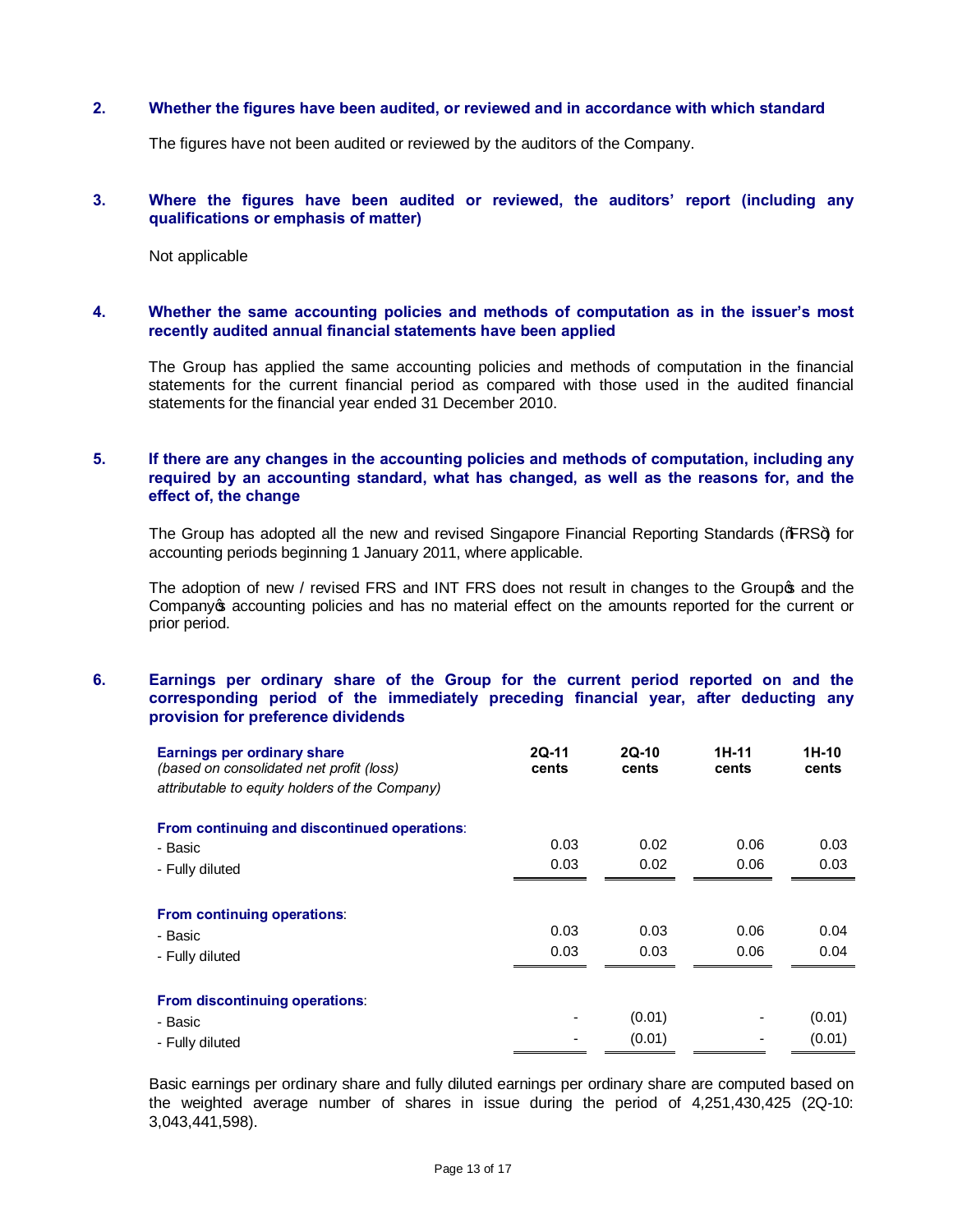### **7. Net asset value (for the issuer and Group) per ordinary share based on issued share capital of the issuer at the end of the (a) current period reported on and (b) immediately preceding financial year**

|                         |                           | Group                     | Company                   |                           |  |
|-------------------------|---------------------------|---------------------------|---------------------------|---------------------------|--|
|                         | 30-Jun-11<br><b>Cents</b> | 31-Dec-10<br><b>Cents</b> | 30-Jun-11<br><b>Cents</b> | 31-Dec-10<br><b>Cents</b> |  |
| Net Asset Value (%NAV+) |                           |                           |                           |                           |  |
| per share               | 0.46                      | 0.39                      | 0.38                      | 0.34                      |  |

The NAV per share as at 30 June 2011 is calculated based on 4,641,167,743 (31 December 2010: 3,737,505,521) ordinary shares.

### **8. A review of the performance of the Group, to the extent necessary for a reasonable understanding of the Group's business. The review must discuss any significant factors that affected the turnover, costs, and earnings of the Group for the current financial period reported on, including (where applicable) seasonal or cyclical factors. It must also discuss any material factors that affected the cash flow, working capital, assets or liabilities of the Group during the current financial period reported on**

#### **Revenue and profit after income tax**

The Group trevenue for 2Q-11 increased by 30% from \$69.6 million to \$90.2 million, whereas for 1H-11, it increased by 28% from \$139.8 million to \$178.9 million. The increases were mainly contributed by the better distribution and prepaid card businesses, mainly a result of the strong domestic economy.

The Group of gross profit margins quarter-on-quarter and year-on-year decreased by 2% from 11% to 9%. The decrease in gross profit margins was mainly due to the shift in product mix with higher revenue contributions from the distribution and prepaid cards businesses, which yield lower margins, as well as a decline in the AMS repair margins.

Overall, net profits for the Group increased by \$0.9 million to \$1.4 million quarter-on-quarter, and \$1.8 million to \$2.6 million year-on-year.

#### **Cash flows**

On a quarter-on-quarter and year-on-year basis, there is an increase in cash position mainly in view of higher operating profits and positive cash flows from operations.

As at 30 June 2011, the Group working capital position increased to \$18.1 million, up from \$14.2 million as at 31 December 2010.

#### **9. Where a forecast, or a prospect statement, has been previously disclosed to shareholders, any variance between it and the actual results**

Not applicable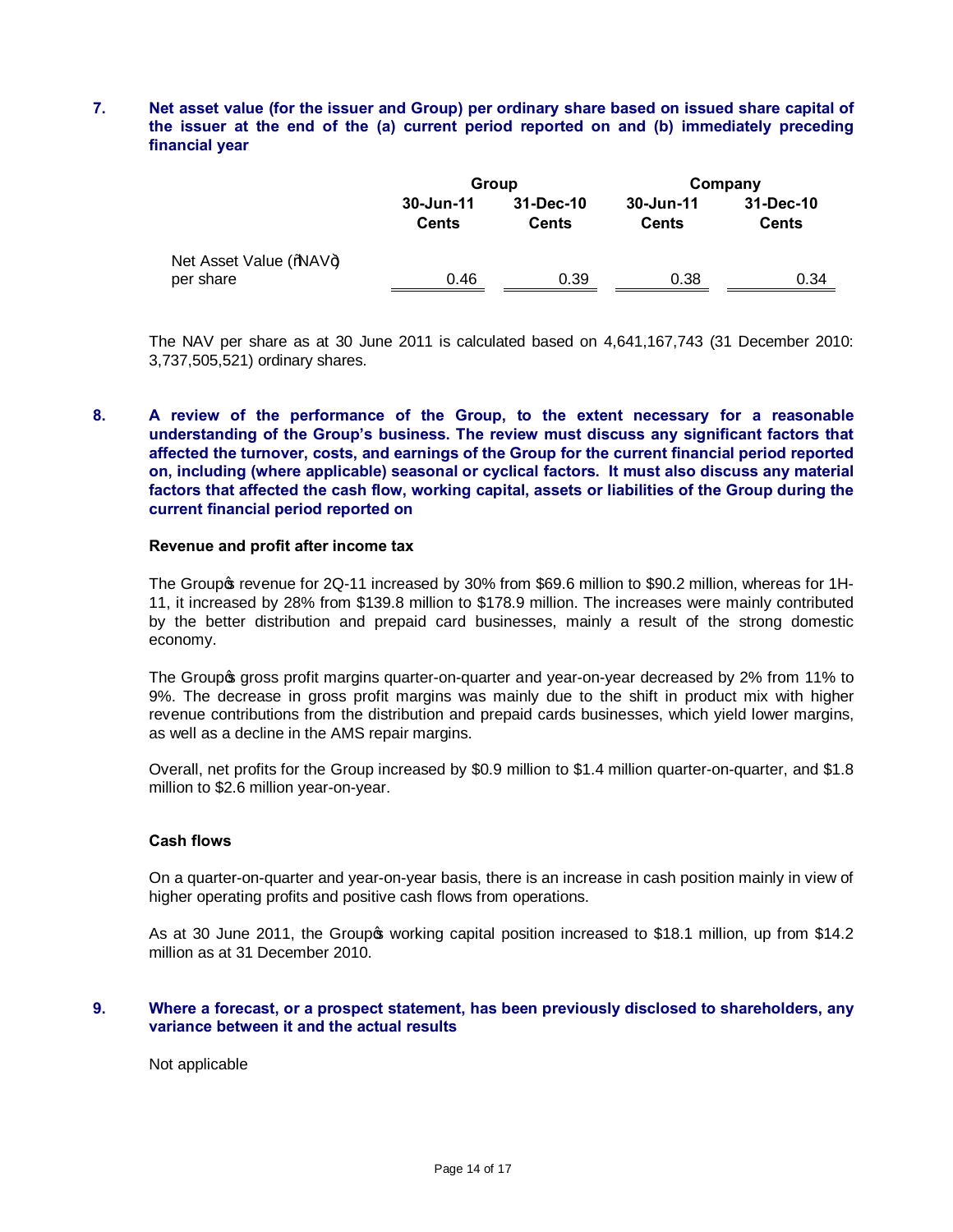### **10. A commentary at the date of the announcement of the competitive conditions of the industry in which the Group operates and any known factors or events that may affect the Group in the next reporting period and the next 12 months**

On 29 July 2011, the Group has obtained shareholders approval for the proposed renounceable nonunderwritten rights issue of up to 1,585,481,672 new ordinary shares in the capital of the Company. The main rationale of the rights issue is to allow the Company to raise funds to repay its outstanding overdrafts with its lenders. The full repayment of its obligations with its lenders will allow the Group to move to the next level of financial stability.

The recent global economic events may dampen consumer sentiments which may have an impact on the Group is businesses. Barring any unforeseen circumstances, the Group is cautiously optimistic that it will remain profitable.

### **11. Dividend**

#### *(a) Current Financial Period Reported On*

Any dividend declared for the current financial period reported on?

None

### *(b) Corresponding Period of the Immediately Preceding Financial Year*

 Any dividend declared for the corresponding period of the immediately preceding financial year?

None

#### *(c) Date payable*

Not applicable

#### *(d) Books closure date*

Not applicable

#### **12. If no dividend has been declared/recommended, a statement to that effect**

No dividend has been declared or recommended for the period.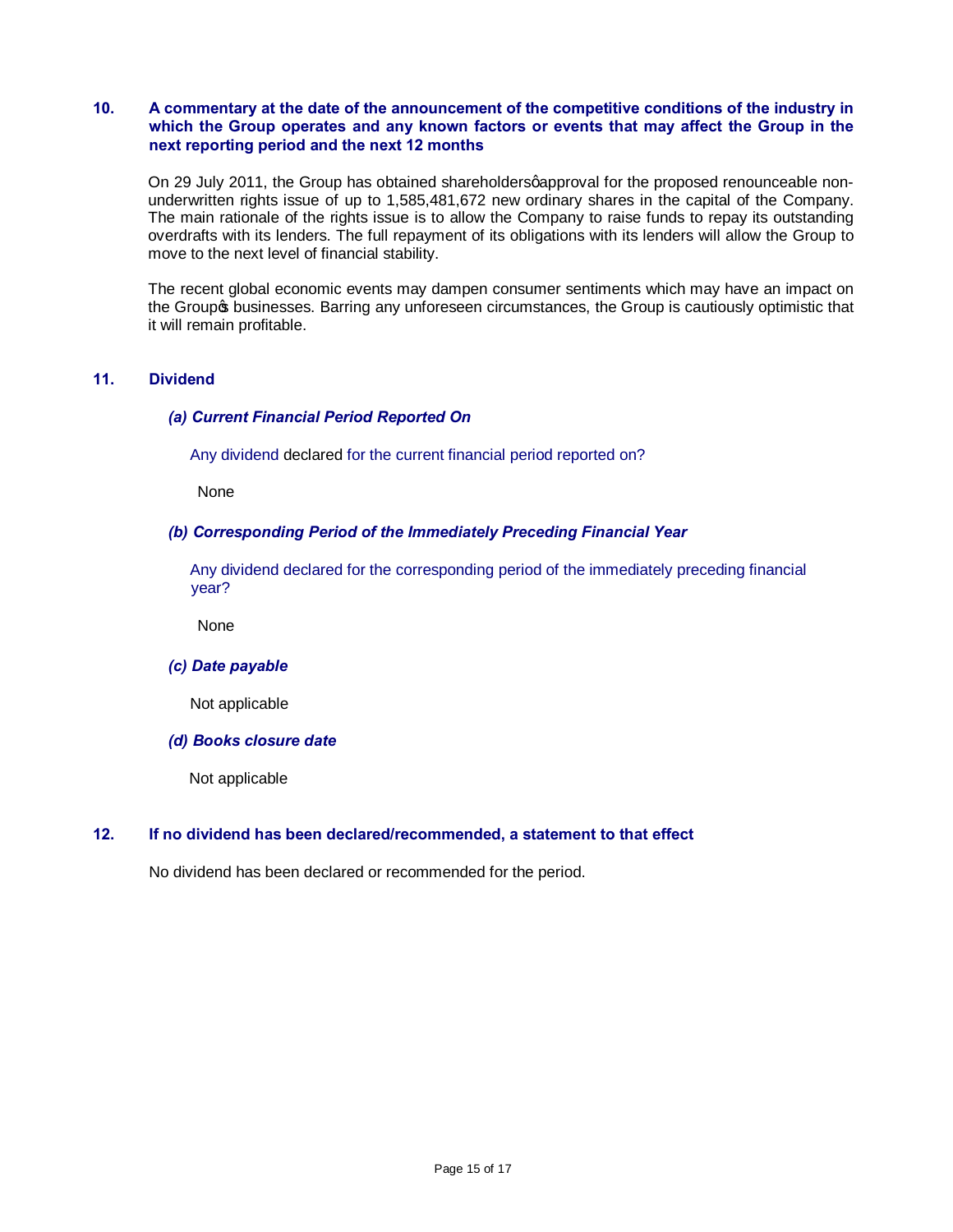## **13. Interested Person Transactions**

| Name of interested person                         | Aggregate value of all<br>interested person<br>transactions during the<br>financial year under review<br>(excluding transactions less<br>than \$100,000 and<br>transactions conducted<br>under shareholders'<br>mandate pursuant to Rule<br>920 of the SGX Listing<br>Manual) | Aggregate value of all<br>interested person<br>transactions conducted<br>under shareholders'<br>mandate pursuant to<br>Rule 920 of the SGX<br><b>Listing Manual</b><br>excluding transactions<br>less than \$100,000) |
|---------------------------------------------------|-------------------------------------------------------------------------------------------------------------------------------------------------------------------------------------------------------------------------------------------------------------------------------|-----------------------------------------------------------------------------------------------------------------------------------------------------------------------------------------------------------------------|
|                                                   | \$'000                                                                                                                                                                                                                                                                        | \$'000                                                                                                                                                                                                                |
| Pacific Organisation Pte Ltd<br>- rental expenses | 221                                                                                                                                                                                                                                                                           | Nil                                                                                                                                                                                                                   |

# **BY ORDER OF THE BOARD**

**Ong Ghim Choon Chief Executive Officer 12 August 2011**